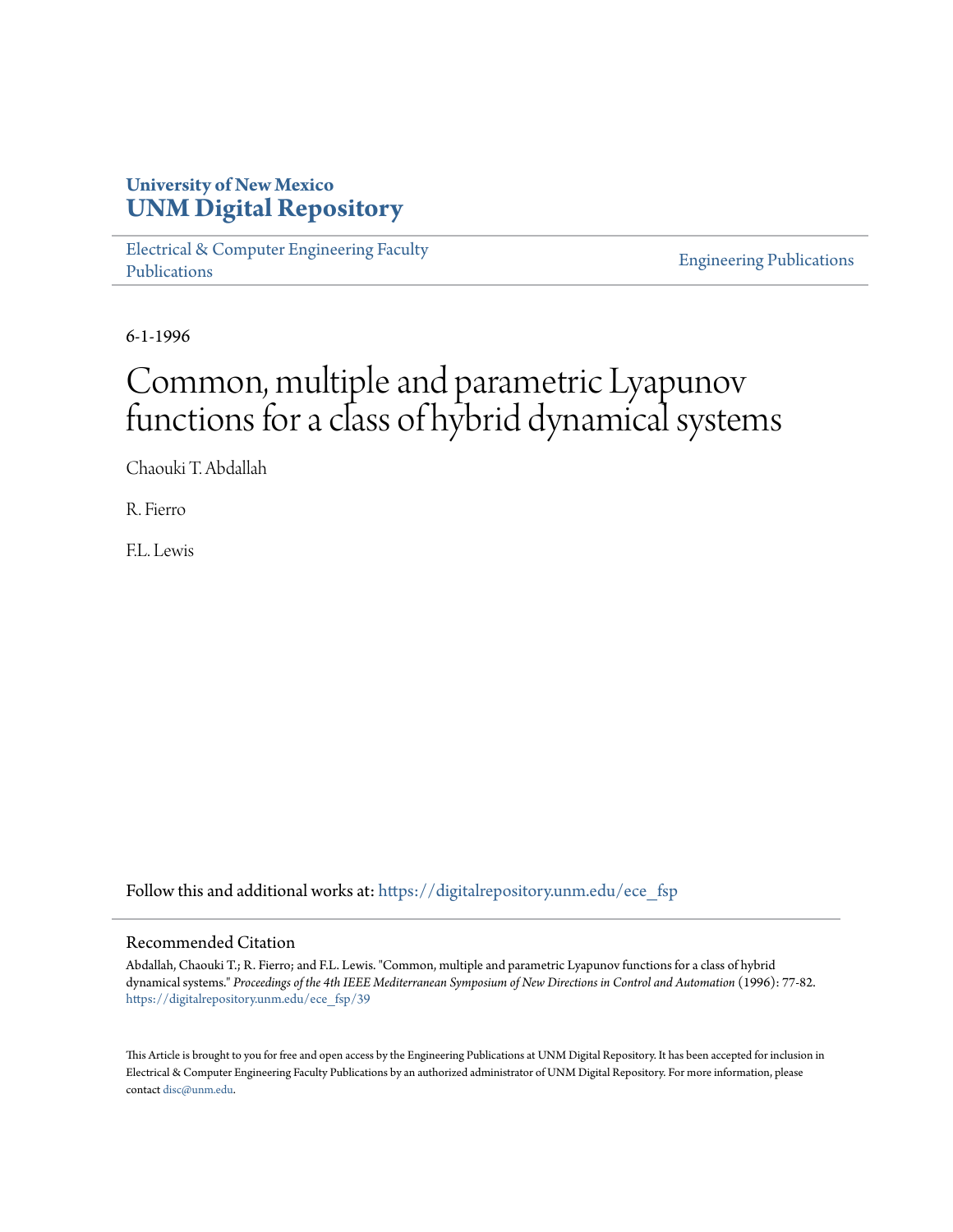Proceedings of the 4th IEEE Mediterranean Symposium on New Directions in Control and Automation Maleme, Krete, GREECE June 10-13, 1996

# $TuA-2.7$

# Common, Multiple and Parametric Lyapunov Functions for a Class of Hybrid Dynamical Systems

R. Fierro\*, F. L. Lewis\*, and C. T. Abdallah<sup>†</sup> \*Automation and Robotics Research Institute. The University of Texas at Arlington 7300 Jack Newell Blvd. South. Fort Worth. TX 76118-7115 Department of Electrical and Computer Engineering University of New Mexico Albuquerque, NM 87131

#### Abstract

This paper considers Lyapunov stability of discontinuous dynamical systems. It is assumed that discontinuities in the system dynamics are caused by some internal (e.g., component failures), and/or external (e.g., controller commands) discrete events. This kind of systems are often called Hybrid Dynamical Systems. Three cases are discussed in this work. First, we consider that a set of continuous-state systems is given and each system from the set shares a common Lyapunov function. Second, stability of sequentially switched systems is investigated by means of multiple Lyapunov functions. Third. some preliminary results are provided for the case when a hybrid system switches between systems with parametric uncertainty.

#### 1. Introduction

Real-time hybrid complex systems (e.g., aircraft, robot) are subject to discontinuities in their dynamics caused by discrete events. Discrete events may result from component failures, changing operating conditions, switching control algorithms, choosing different sensor outputs, etc. In this paper we assume that if an event occurs, the evolution of the continuous-state is governed by a new set of differential/difference equations. Related topics variable structure controllers. include gain scheduling, sample-data systems, motion control systems, systems with parametric uncertainty, and many other dynamical systems, see [1] for references.

Stability (e.g., Lvapunov stability), and cycling behavior of hybrid control systems are difficult to analyze because classical stability theory [9] needs to impose various continuity constraints on the dynamical system. Even very simple hybrid systems violate such continuity requirements. Although some rigorous results have been reported in the literature

[3], [13], [20], the field is not yet mature and there still are many issues that require deeper investigation.

We consider three situations that may arise in practical applications of hybrid control systems. First, it is assumed that a set of continuous-state systems is given and each system from the set shares a common Lyapunov function. This approach has been used to prove stability, for instance in robust stability of uncertain systems [10], and asymptotic stability of a class of fuzzy systems [18]. In this paper we present a more practical stability criterion for fuzzy systems than the result in [18]. Furthermore, we use a common Lyapunov function to decouple the design of a multimodal aircraft controller from the design of the discrete-event supervisor. Second, stability of sequentially switched systems is investigated by means of multiple Lyapunov functions [3], [4], [13], and more general and less conservative stability criteria than the results in those references are obtained. Finally some preliminary results are provided for the case when the hybrid system switches between systems with parametric uncertainty [2].

The remainder of the paper is organized as follows. In Section 2 we present some mathematical preliminaries and the problem formulation. Sections 3. 4, and 5 discuss stability of hybrid dynamical systems by means of common, multiple, and parametric Lyapunov functions, respectively. Finally, Section 6 gives some concluding remarks.

### 2. Preliminaries

#### 2.1 Hybrid Dynamical System

Since we are interested in the qualitative analysis of hybrid systems, a suitable qualitative model of such systems is needed. We adopt the definition of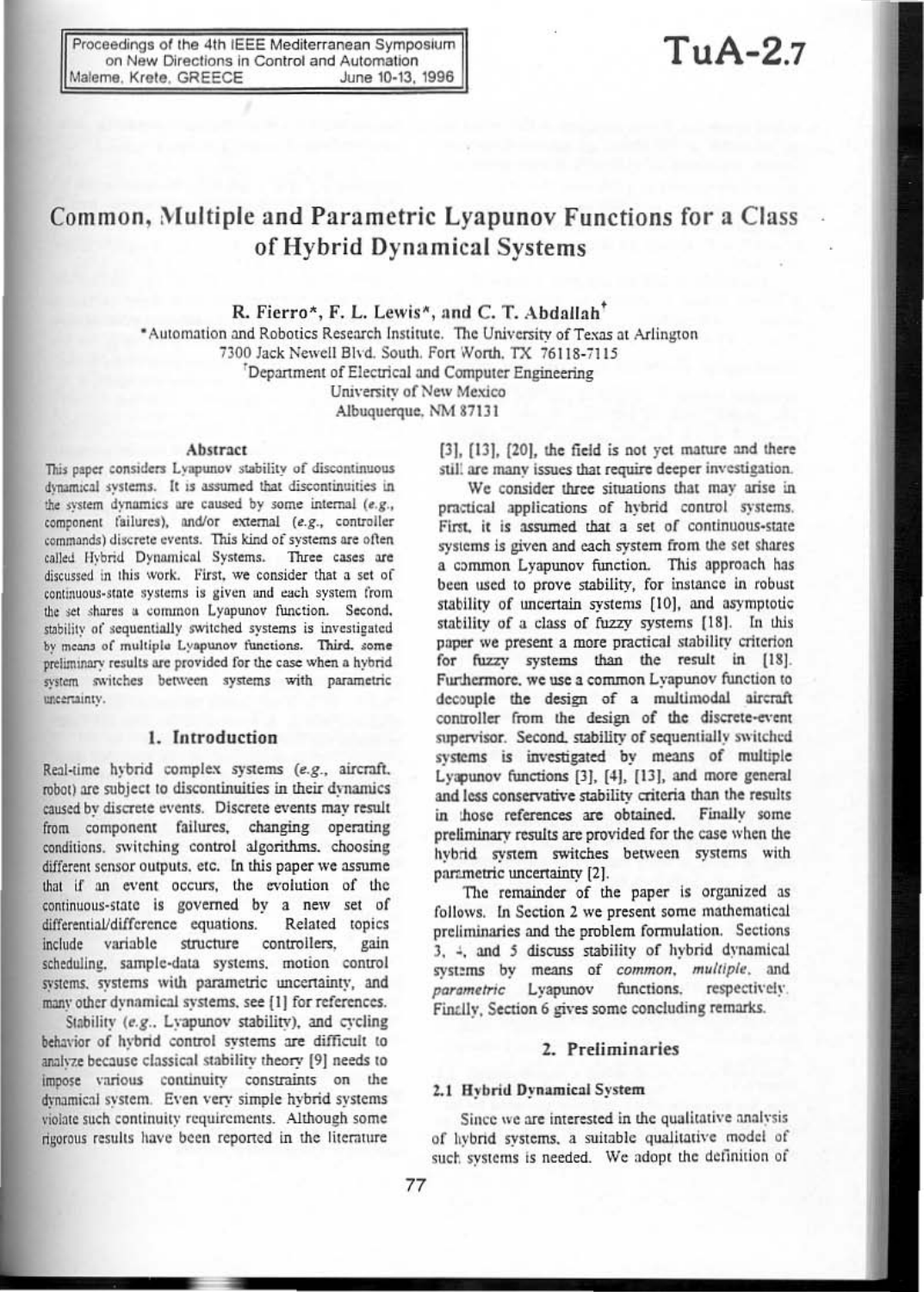hybrid dynamical system presented in [20] which is an extension of the notion of general dynamical system introduced in [11]. A hybrid dynamical system is represented by a five-tuple  $\mathcal{X} = \{(T, \rho), (X, d),\}$ S. A.  $T_0$  consisting of a time space with metric  $\rho$ , a state space with metric d, a family of *motions S*,  $A \subseteq$ S, and  $T_0 \subset T$ . Details are discovered in the original references.

Two results in [20] are important in our work: 1) a hybrid system is defined on an abstract fully ordered time space  $T$  which can be  $e.g.,$  $T \equiv \{(t, k) \in \Re \times N : t \ge 0, k = |t| \}$ , and 2) any hybrid system  $X$  can be embedded into another dynamical system  $H$  defined on real time space  $\Re^*$ . The second result is important because stability properties of  $K$  can be deduced from stability properties of  $\widetilde{H}$ .

#### 2.2 The Problem Definition

Consider the continuous-time system given by

 $\dot{x}(t) = f_i(x(t)), \quad i \in \{1, 2, ..., N\} \equiv \underline{N}$  $(1)$ and the discrete-time system

> $x(k+1) = f_i(x(k)), \quad i \in \mathbb{N}$  $(2)$

where  $x \in X \subseteq \mathbb{R}^n$  is the continuous state, and  $i \in N$ is the discrete state. The evolution function  $f(\cdot)$  is assumed to be globally Lipschitz, i.e.,  $f() \subset$  $C^{\infty}$  ( $\mathfrak{R}^{n}$ ). Let  $\Omega_{ij}$  denote a region of  $\mathfrak{R}^{n}$  such that for any  $i \in \underline{N}$  we have: (1)  $\Omega_{ij}$  with  $j \in \underline{N}$  cover the state space  $\mathfrak{R}^n$ , and (2)  $\Omega_{ij}$  and  $\Omega_{ik}$  with  $j \neq k$  do not overlap. It is assumed that if the continuous state hits a certain boundary  $\partial\Omega_{ij}$  (*i.e.*, a switching event) the discrete state is given as

 $i(t) = g(i(t^{-}), x(t)) = j$ , if  $i(t^{-}) = i$  and  $x(t) \in \Omega_{ij}$ , (3)

where g:  $N \times X \rightarrow N$  is the discrete dynamics.

In this work the discrete dynamics is abstracted away in order to study stability of the continuousstate part of the hybrid system. The hybrid system  $X$ given by  $(1)$ , $((2))$  and  $(3)$  is *embedded* into a switched system  $H$  whose motions are discontinuous.

Some definitions are required in order to proceed.

Definition 2.1 A valid switching sequence  $\delta$ , for a given initial continuous state  $x_0$ , is defined by the pair  $(i_k, i_k)$  as follows

$$
\delta = \{ (i_0, t_0), (i_1, t_1), ..., (i_{k+1}, t_{k+1}), (i_k, t_k), \ldots \}, \tag{4}
$$

where  $t_0 < t_1 < ... < t_{k-1} < t_k$  and  $i_k \in N$ . As it can be seen, the evolution of the system is governed by the vector field  $f_{i_k}(\cdot)$  on the interval  $t_k \leq t \leq t_{k+1}$ . We shall call  $t_k$  a switching time.

**Definition 2.2** We define an increasing time sequence  $T_k$ 

F

 $\overline{\mathbf{s}}$ 

ä ö

fi

n

p.

ir

Ħ

3.

A

85

 $<sup>o</sup>$ </sup>

b

is

in

 $b$ 

 $\overline{a}$ 

E

г

R

T

R

it

53

 $T_k = \{t_0, t_1, t_2, \ldots, t_{k-1}, t_k, t_{k+1}, t_{k+2}, \ldots\}$  $(5)$ **Definition 2.3** If in a ball  $B(r_0)$ , the function  $V(x)$  is positive definite and has continuous partial derivatives, and if its time derivative along any state trajectory  $x(\cdot)$  of system  $\dot{x} = f(x)$ , is negative semidefinite, i.e.,  $V(x) \le 0$ , then  $V(x)$  is said to be a *Lyapunov function* for the system  $\dot{x} = f(x)$  [16]. Definition 2.4  $x<sub>e</sub>$  is an equilibrium point of the hybrid system (1),(2) if  $f_i(x_e) = 0$  for all  $i \in N$ . Definition 2.5 The equilibrium point of the hybrid system (1),(2) is *stable* if for every  $\varepsilon > 0$ , and  $t_0 \in T_0$ there exists a  $\delta = \delta(\varepsilon, t_0) > 0$  such that for any  $||x(t_0) - x_{\epsilon}|| < \delta$  and for any  $i(t_0) \in \underline{N}$ , we have  $||x(t) - x_{\star}|| < \varepsilon$  for all  $t \ge t_0$ . The equilibrium point is said to be *uniformly stable* if  $\delta = \delta(\epsilon)$ . Moreover, the equilibrium point is said to be asymptotically stable if it is stable and  $||x(t) - x_*|| \to 0$  as  $t \to \infty$ .

The variable structure nature of hybrid systems provides interesting stability behaviors.

Example 2.6 Consider the following systems:

 $A_{[1,2,3,4]} = \begin{bmatrix} [-0.5, -0.5, 0.5, 0.5] & [1,7,1,7] \\ [-7, -1, -7, -1] & [-0.5, -0.5, 0.5, 0.5] \end{bmatrix}$ Note that  $\lambda(A_1) = \lambda(A_2) = -0.5 \pm i 2.6458$  and  $\lambda(A_3)$ =  $\lambda(A_4)$  = 0.5 ± j 2.6458, then the system is stable for  $i = 1, 2$  and unstable for  $i = 3, 4$ .

Case 1: If  $A_1$  is selected in the second and fourth quadrants and  $A_2$  is selected in the first and third quadrants, the hybrid system is unstable.

Case 2: If  $A_3$  is selected in the first and third quadrants and  $A_4$  is selected in the second and fourth quadrants, the hybrid system is stable.

Case 3: Suppose that a periodic sequence  $b_1$  =  $\{[(1,0), (2,4), (3,6), (4,7.5)], [(1,8), \ldots] \}$  is used. The eigenvalues of the transition matrix  $\Phi(t_0+\Delta,t_0)$  with period  $\Delta$ , are  $\lambda(\Phi) = \{-3.8669, -0.0047\}$ . From Willems' theorem [7] we conclude the hybrid system is unstable.

Case 4: Suppose the previous sequence is rescheduled, then  $b_2 = \{[(4,0), (2,0.5), (3,2.5), (1,4)],$  $[4,8),...$ }, i.e., the first and the last systems were interchanged. It is easy to verify that the system is asymptotically stable and the eigenvalues of  $\Phi$  are  $\lambda$ ( $\Phi$ ) = {-0.0545, -0.3363}.

Example 2.6 shows some of the stability problems one may encounter in switched hybrid systems. In the remainder of the paper we present some Lyapunov tools that may help in the stability analysis of a large class of systems.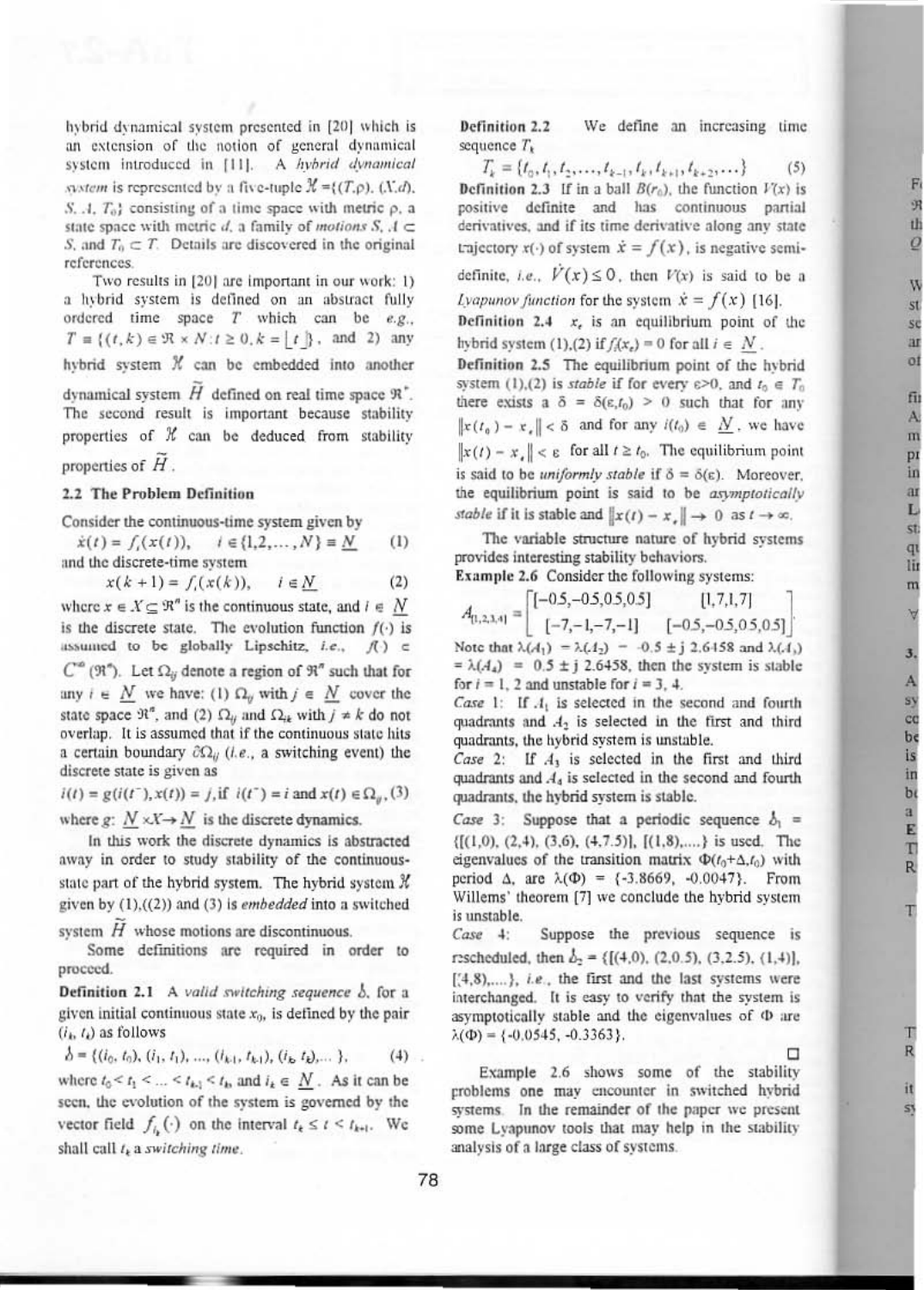## 3. Common Lyapunov Functions in **Linear Time-Invariant Systems**

For the LTI case, *i.e.*,  $\dot{x} = A_i x$  with  $i \in N$  and  $A_i \in$ R<sup>®®</sup>, if a common Lyapunov function exists, then there exist symmetric positive definite matrices  $P$  and  $Q_i$  such that

 $A_i^T P + P A_i = -Q_i, \quad \forall i \in \underline{N}$ .  $(6)$ We can conclude that the set of systems is robustly stable [10]. Furthermore, any arbitrary fast switching sequence between elements in the set is stable [5]. and any linear positive combination of the elements of the set is also stable.

A fundamental problem in this section is how to find such a common quadratic Lyapunov function. An explicit construction, assuming that the stability matrices A<sub>1</sub> commute pairwise is given in [12]. We present a lemma for the linear continuous timeinvariant case which will be useful in the stability analysis presented in this section.

Lemma 3.1 Let  $\Gamma_P$  be the set of asymptotically<br>stable matrices  $A \in \mathcal{R}^{n \times n}$  that share a common quadratic Lyapunov function  $V(x) = x^T P x$ . Then any linear positive combination of  $A_i$  belongs to  $\Gamma_p$ . In a more compact form, we have

$$
\forall A_i \in \Gamma_F, \alpha_i \ge 0, \text{If } M = \sum_{i=1}^N \alpha_i A_i \Rightarrow M \in \Gamma_F, (7)
$$

#### 3.1 Application to Fuzzy Logic Control Systems

A Fuzzy Control System is a special class of hybrid systems where a finite rule base interacts with a continuous-state system. The communication between the fuzzy controller and the controlled plant is by using the so-called fuzzifier and defuzzifier interfaces. Note that a closed-loop fuzzy system can be seen as a system that switches between matrices in a convex set.

Example 3.2 Takagi-Sugeno's Fuzzy Model The ith rule of the this fuzzy system is given by Rule *i*: IF  $x_1$  is  $X_{1i}$  and ... and  $x_n$  is  $X_{ni}$ 

THEN  $\dot{x} = A_i x + B_i u$ ,  $i = 1, 2, ..., r$ 

The inferred final output of the fuzzy system is

$$
\dot{x}(t) = \frac{\sum_{i=1} w_i [A_i x(t) + B_i u(t)]}{\sum_{i=1}^r w_i},
$$
 (8)

The fuzzy controller is given by Rule  $i:$  IF  $x_i$  is  $X_i$ , and and  $x_i$  is  $X_i$ .

**THEN** 
$$
u_i = -K_i x
$$
,  $i = 1, 2, ..., r$ 

it vields the following closed-loop fuzzy control system.

$$
\dot{x}(t) = \frac{\sum_{i=1}^{r(r+1)/2} v_i H_i x(t)}{\sum_{i=1}^{r(r+1)/2} v_i},
$$

 $(9)$ 

r

where

$$
k = \sum_{m=1}^{j} (m-1) + i, \quad v_k = \begin{cases} w_i w_j & \text{if } i = j \\ 2w_i w_j & \text{if } i < j, \end{cases}
$$
  

$$
H_k = \begin{cases} A_i - B_i K_j & \text{if } i = j \\ \frac{(A_i - B_i K_j) + (A_i - B_j K_i)}{2} & \text{if } i < j. \end{cases}
$$

The next theorem [18] gives a sufficient condition for stability of system (9).

Theorem 3.3 The equilibrium of system (9) is globally asymptotically stable if there exists a positive definite matrix  $P$  such that

$$
H_i^T P + PH_i < 0, \qquad i = 1, 2, \dots, \frac{r(r+1)}{2}. \quad (11)
$$

Suppose we have a rule base with  $r$  rules, we would need to verify condition (11)  $r(r+1)/2$  times. If the rules are chosen carefully, the applicability of Theorem 3.3 improves drastically. For instance, in many applications a fuzzy model is obtained from a linearized model of the plant, and all the consequents of the fuzzy rules share a common matrix  $B$ . In this situation we need to check condition  $(11)$  only  $r$ times. The advantage of this simplification is evident when r becomes larger. We formalize this result with the following proposition.

Proposition 3.4 The equilibrium of system (9) is globally asymptotically stable if there exists a positive definite matrix P such that

$$
H_i = A_i - B_i K_i, H_i^T P + P H_i < 0, i = 1, \dots, r \quad (12)
$$
\nprovided that  $B_i = B$  for all  $i = 1, 2, \dots, r$ .

**Proof:** For a given  $r$ , equation (9) can be rewritten as

$$
\dot{x}(t) = \frac{\sum_{i=1}^{r} \hat{v}_i H_i x(t)}{\sum_{i=1}^{r} v_i}, \text{ where } \hat{v}_i = w_i \sum_{j=1}^{r} w_j, \text{ or } \sum_{i=1}^{r} v_i
$$

$$
\dot{x}(t) = \sum_{i=1}^{r} \alpha_i H_i x(t), \sum_{i=1}^{r} \alpha_i = 1, \alpha_i \ge 0, \forall i = 1, ...
$$

Asymptotic stability follows directly from the fact that each individual matrix  $H_i$  shares a common Lyapunov function. However in this case only r Lyapunov equations have to be solved.

#### 3.2 Application to a Stable Supervisory Behavior **Control System**

In intelligent control the decisions of the supervisor are associated with changes in the closed-loop system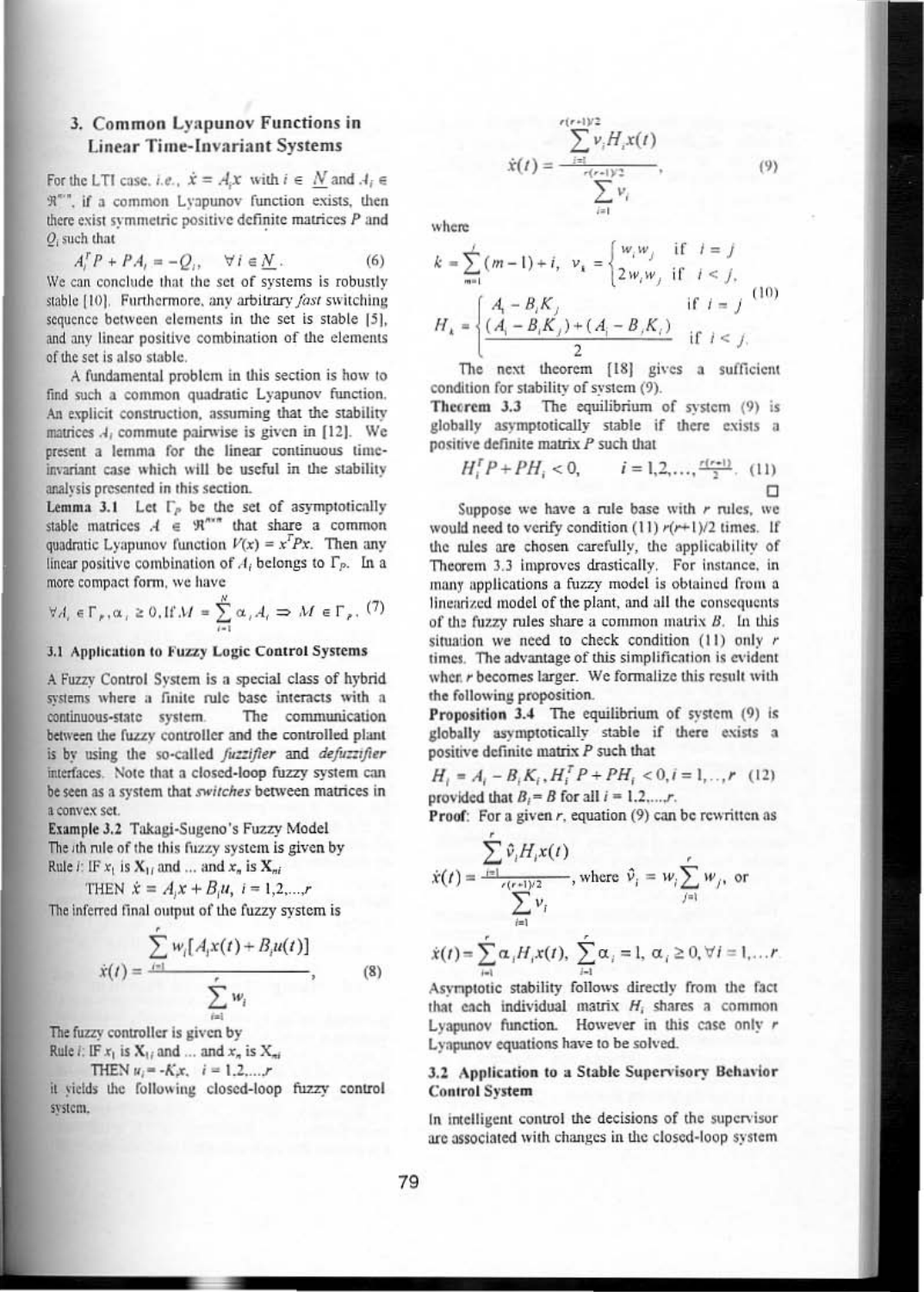behavior. From the continuous-state point of view a behavior is determined by selecting a control algorithm, an output function, and a reference trajectory from the corresponding libraries, see Fig. 1 below.





Unfortunately, stability of the continuous-state part of the system depends on the decisions of the supervisor. We present an approach to decouple the stability of the continuous-part of the hybrid system from the decisions of the higher-level controller. The main idea is to design stable behaviors that share a common Lvapunov function. Therefore, any arbitrary sequence between them can be proven to be stable. Note that a separation principle holds for the class of hybrid systems which this design approach can be applied. In other words, the design of the logic-based controller and the servo controller can be carried out independently.

#### Example 3.6 Aircraft Control Design

As an example of a practical hybrid system, we consider the longitudinal dynamics of the F-16 aircraft shown in Fig. 2 [17]. We are interested in three control modes: (1) normal acceleration control  $N_z$ , (2) pitch-rate control q, and (3) angle of attack The discrete-state (i.e., finite state control a. machine) of this hybrid system is depicted in Fig. 3. Note that stability of this class of systems is normally carried out by extensive simulation an effective technique which may not reveal the complete behavior of the system.

The differential equations for each control mode are given by

$$
\dot{x} = A_i x + B_i u + G_i r,
$$
  
\n
$$
y = x, \qquad u = -K_i y,
$$
  
\n
$$
z = H_i x + F_i u
$$
\n(13)

where the state vector  $x = [\alpha, q, w]^T$  consists of the angle of attack, the pitch-rate, and the output of an integral controller respectively. The input command  $u = \delta$ , is the angle of the elevator.









The feedback control gains  $K_i = [k_a, k_a, k_w]$ were selected by using the LQ design with the following cost function per mode

$$
J_t = \int_0^\infty (x^T Q_t x + u^T R_t u) dt. \tag{14}
$$

Next step was to verify if the closed-loop matrices  $A_{C_i} = (A_i - B_i K_i)$  for  $i = 1, 2, 3$ , share a common Lyapunov function  $P$  such that

$$
l_{C_1}^T P + P A_{C_2} = -Q_i.
$$
 (15)

The problem of finding the feedback gains  $K_i$ , can be cast into a convex programming framework for which very efficient algorithms have been developed [6]. Let  $K$  denotes the set of stabilizing controller gains that satisfy a given performance index per mode, and  $K_P \subset K$  denotes the set of controllers gains for which a common Lyapunov function exists. Assuming that  $K_p \neq \emptyset$ , we are interested in finding at least one element  $\kappa \in K_p$ . If such a  $\kappa$  exists, we can conclude that any arbitrary switching sequence between  $\{A_{c_1}, A_{c_2}, A_{c_3}\}$ elements of the is set asymptotically stable.

#### 4. Multiple Lyapunov Functions

In general finding a common Lyapunov function that represent a set of systems (linear, nonlinear or both) is not an easy task. Multiple Lyapunov Function Theory (MLF) may be used to study stability of switched and hybrid systems.

Lyapunov stability of sequentially switched vector fields (1), (2) is addressed in [3]. In that work it is assume that each individual system is stable. On the add real may incl we

gen  $[13]$ The nun  $X \rightarrow$ part state  $(a)$ asso tim

> who DV

> $(i)$

that

 $(ii)$ 

 $(iii)$ 

ther

 $+1$ 

 $(b)$ 

add

 $(iv)$ ther

hyb

stat  $(c)$ 

per

ass foll  $(i^*$ tha

V the

 $(d)$ 

go an

ha<sup>'</sup>

 $(v)$ 

the for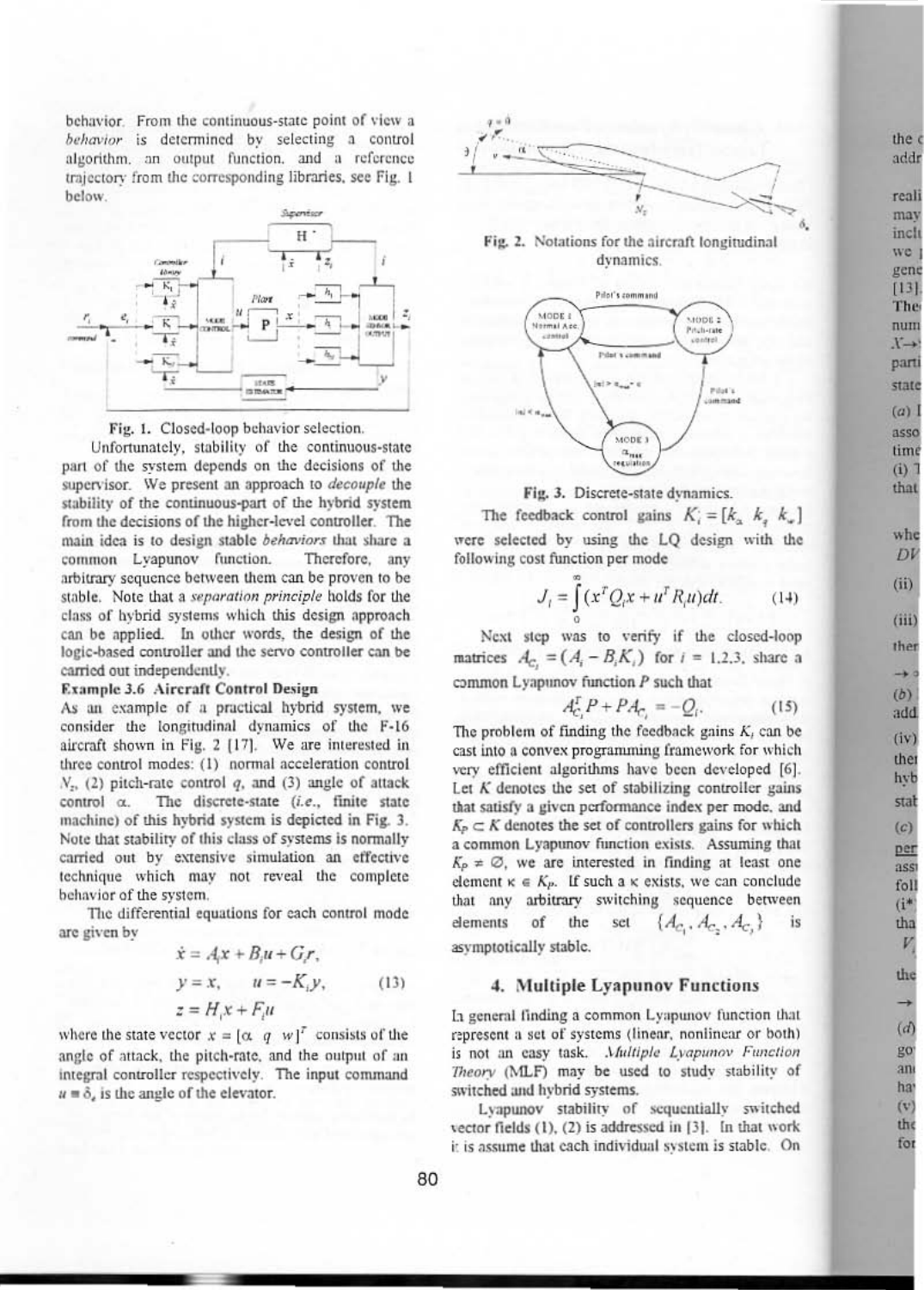the other hand, switching between unstable modes is addressed in [13].

We should like to study stability of a more realistic hybrid system where switching sequences may be periodic, aperiodic, finite or infinite, and include some unstable modes. In the next theorem we provide some stability criteria which are more general and less conservative than the results in [3],  $[13]$ 

Assume that there exists a finite Theorem 4.1 number of scalar positive definite functions  $V(x)$ :  $X \rightarrow \mathbb{R}^+$ , with  $i = 1, 2, \dots, N$  and continuous first order partial derivatives, corresponding to the continuousstate vector fields  $\dot{x} = f_i(x)$  with  $f_i(0) = 0$ , for all i.

(a) Let  $\delta$  be the set of all valid switching sequences associated with the system, and  $t<sub>k</sub>$  be the switching times. If the following holds

(i) There exists a positive definite function  $\phi(x)$  such that

$$
DV(x(t_{\cdot}) \le -\phi(x), \tag{16}
$$

where

 $DV(x(t_j)) = V_{i_{j+1}}(x(t_{j+1})) - V_{i_j}(x(t_j)), \forall i_j \in \underline{N}.$  (17) (ii)  $V_i$  is radially unbounded, *i.e.*,  $\lim_{|x|\to\infty} V_i(x) = \infty$ ,

 $\textnormal{(iii)}\; t_{\min} \leq t_{k+1} \; \text{\textend{equation} \; t_k < \infty \; \text{with} \; t_{\min} \geq 0 \;\; \forall \; t_k \in T_k \, ,$ 

then the state of the system globally  $||x(t)|| \rightarrow 0$  as t

 $\rightarrow \infty$  over  $\delta$ .

(b) If conditions (i)-(iii) in part  $(a)$  are satisfied and in addition we have

(iv)  $V_i$  is nonincreasing and  $\dot{V}_i < 0 \ \forall i$ ,

then the origin of the continuous state space of the hybrid system is a globally uniformly asymptotically stable equilibrium point over b.

(c) Let  $\delta_N = \{(i_0, i_0), (i_1, i_1), ..., (i_N, i_N), (i_0, i_0 + \Delta), ...\}$  be a periodic valid switching sequence with period  $\Delta$ . If assumptions (ii) and (iii) hold, and (i) is modified as follows

(i\*) There exists a positive definite function  $\phi(x)$  such that

$$
V_{i_j}(x(t_j + \Delta)) - V_{i_j}(x(t_j) \le -\phi(x), \ \forall i_j \in \underline{N}.\tag{18}
$$

then the state of the system globally  $||x(t)|| \rightarrow 0$  as t

 $\rightarrow \infty$  over the periodic sequence  $b_N$ .

(d) Given a hybrid system  $X$  whose dynamics are governed by (1), (3). If assumptions (ii) and (iii) hold, and (iv) is valid for all regions  $\Omega_{ij}$  and in addition we have

(v) the Lyapunov functions have the same value on the boundaries  $\partial\Omega_{ij}$ , that is  $V_1(x) = V_2(x) = \dots = V_N(x)$ for all  $x \in \partial \Omega_{ij}$  (c.f., [4]),

then the origin of the continuous state space of the hybrid system is a globally asymptotically stable equilibrium point.

Proof: See [8] for details.

Remark In part  $(a)$  and  $(c)$  a switching sequence may include some unstable systems, see Example 2.6-Case 2 and Case 4 respectively.

## 5. Parametric Lyapunov Functions

Parametric Lyapunov Functions are special cases of MLF. Let an uncertain system be given by

$$
x = A(q)x \tag{19}
$$

where  $A(q) \in \mathbb{R}^{n \times n}$ , and the uncertain parameter  $q \in$ Q. Stability of (19) has been studied by using common Lyapunov functions [10]. However, as noted in Section 3, finding a common Lyapunov function can be a formidable problem, a better alternative seems to be the so-called Parametric Lyapunov Function Theory which is based on the fact: There exists a positive definite symmetric matrix *function*  $P: Q \rightarrow \mathbb{R}^{n \times n}$  such that

Continuous-time  $A^T(q)P(q) + P(q)A(q) < 0$ , (20) Discrete-time  $A^T(q)P(q)A(q) - P(q) < 0$ , (21) for all  $q \in Q$  if and only if the polytopic family of matrices  $A = \{A(q) \in \mathbb{R}^{n \times n} : q \in Q\}$  is robustly stable [2]. Assuming that the uncertain parameter  $q \in Q$  is arbitrarily switched, then the robust stability problem becomes a hybrid stability problem.

Robust stability, i.e., the system is stable for all frozen values of the parameter  $q \in Q$ , does not imply that any arbitrary switching sequence between elements of A is stable. To guarantee stability of the switched system the parameter time-variations need to be sufficiently slow [14], [15].

Consider a convex hull of two real nxn matrices

$$
A(\lambda) \in \mathbf{A} = \{A_1, A_2\} \text{ with } \lambda \in [0, 1], i.e.,
$$
\n
$$
A(\lambda) = (1 - \lambda)A + \lambda A \tag{22}
$$

 $(23)$ 

 $A(\lambda) = (1 - \lambda) A_1 + \lambda A_2$ and a discrete-time system given by

$$
x(k+1) = A(\lambda_k) x(k).
$$

The system (23) is asymptotically stable for any arbitrary fast switching sequence if and only if the set  $\{A_1, A_2\}$  is asymptotically stable [5]. Supposing this condition does not hold; how much can  $\lambda_k$  vary while still guaranteeing asymptotic stability of the hybrid system (23) ? We provide the answer to this question in the next result.

Proposition 5.1 System (23) is asymptotically stable if  $||A_1|| < \gamma_1$  and  $||A_2|| < \gamma_2$  for all k, and

 $|\lambda_{k+1} - \lambda_k| < \varepsilon_1$ , where  $\varepsilon_1$  is given by (26).

Proof: Consider the following Lyapunov function candidate